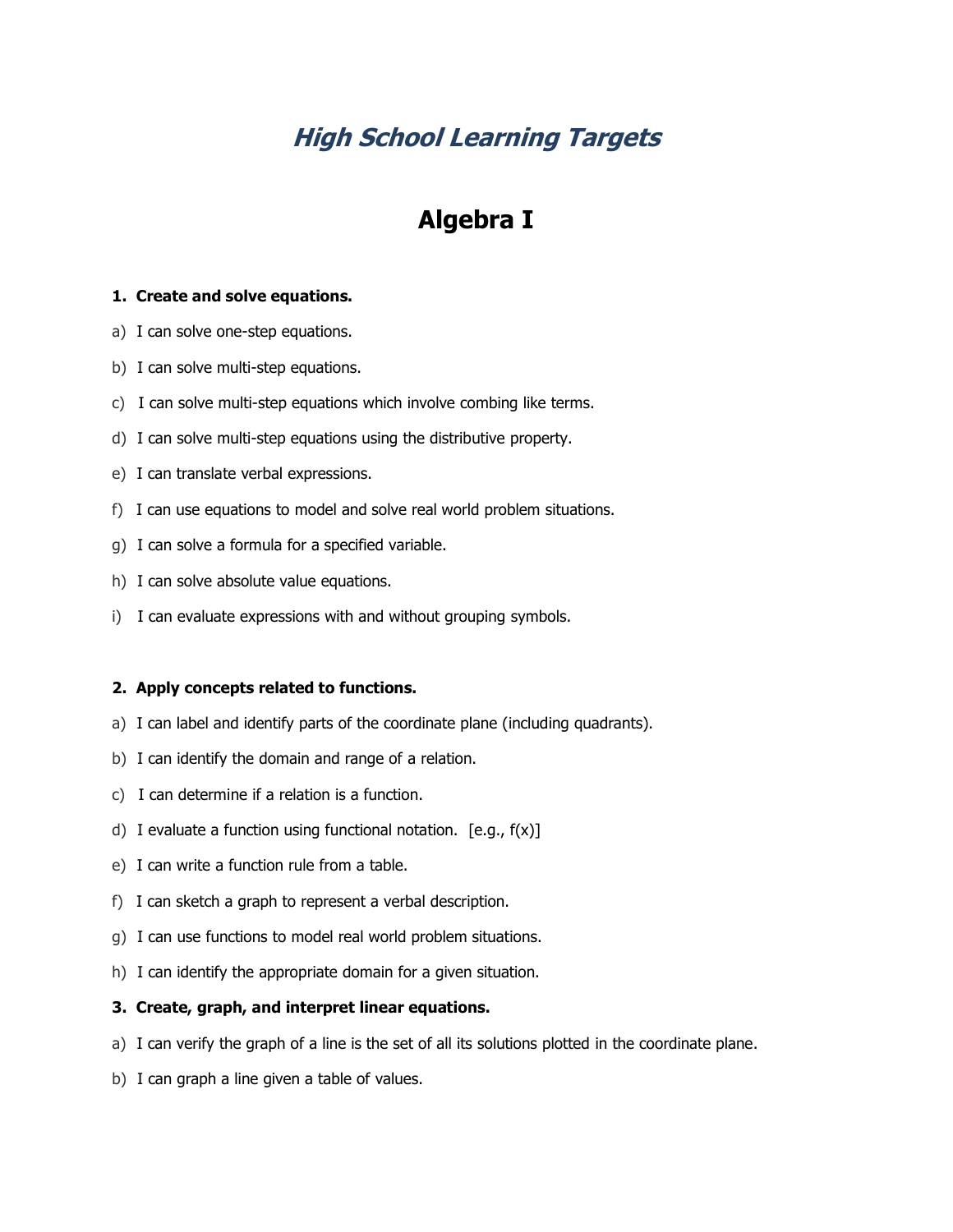c) I can identify linear equations.

d) I can identify key features of graphs and tables. (e.g., x-and y-intercepts, end behavior, increasing/decreasing, and slope).

- e) I can find the x- and y-intercepts of a given equation.
- f) I can graph a linear equation using the x- and y-intercepts.
- g) I can graph a linear equation using slope-intercept form (including from standard form).
- h) I can graph vertical and horizontal lines.
- i) I can create a linear equation given a graph.

j) I can translate between different representations of relations. (e.g., graphs, equations, tables, verbal descriptions, and ordered pairs)

- k) I can calculate and interpret the average rate of change when given two points.
- l) I can determine the equation of a line in point-slope form given two points.
- m) I can determine the equation of a line in slope-intercept form given two points.
- n) I can determine the equation of a line in standard form given two points.
- o) I can write the equation of horizontal and vertical lines.
- p) I can solve a system of equations by graphing with and without technology.
- q) I can solve a system of equations by substitution.
- r) I can solve a system of equations by elimination.
- s) I can represent and solve a real world situation with a system of equations.

## **4. Create, graph and interpret inequalities in one and two variables.**

- a) I can graph linear inequalities in one variable.
- b) I can solve one-step linear inequalities in one variable.
- c) I can solve multi-step linear inequalities in one variable.
- d) I can create inequalities and use them to solve real world situations.
- e) I can solve and graph compound inequalities in one variable.
- f) I can graph a linear inequality in two variables (including from standard form).
- g) I can create linear inequalities to solve real world situations.
- h) I can represent constraints by inequalities and interpret solutions as appropriate and or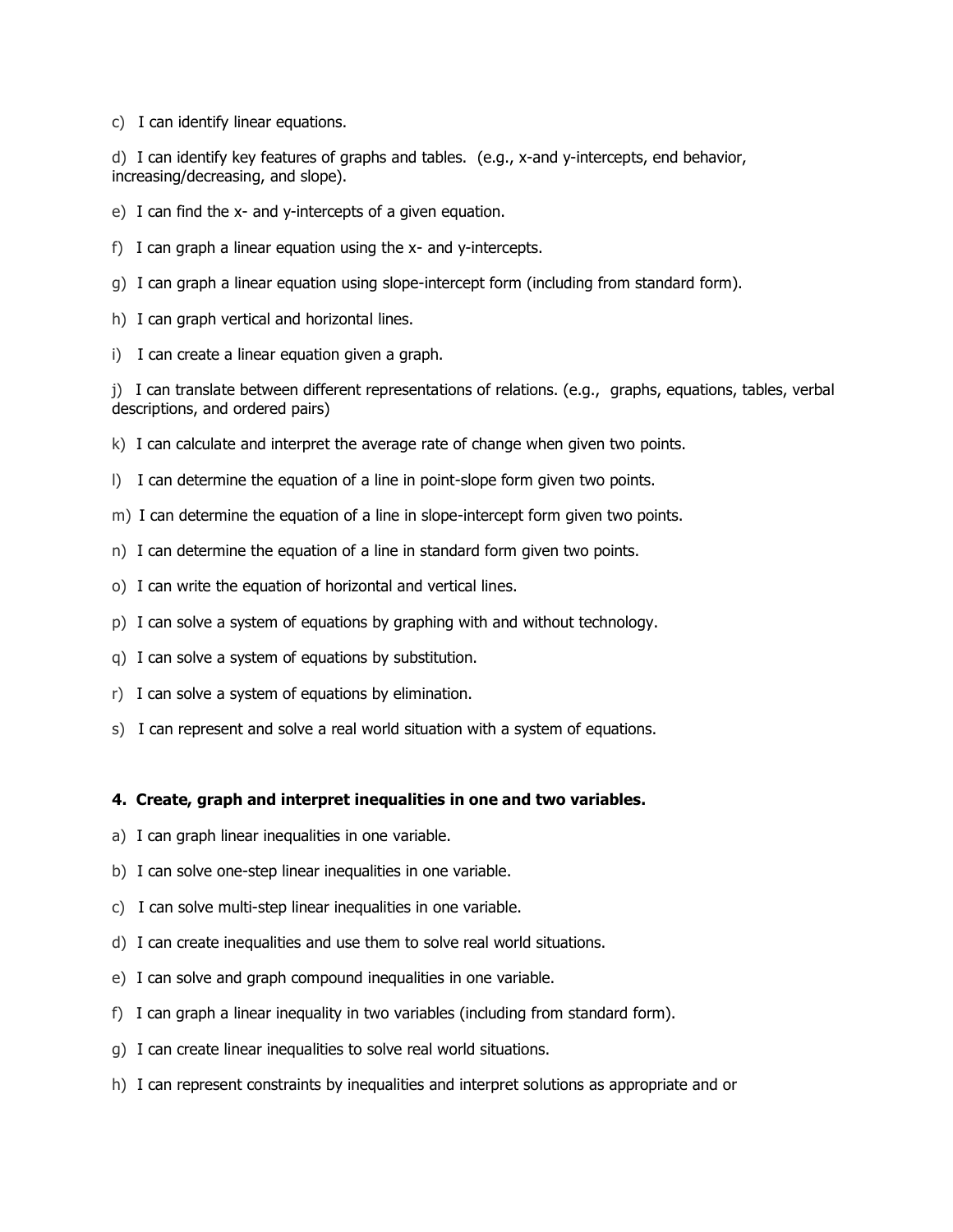- i) non-appropriate options.
- j) I can graph systems of linear inequalities.
- k) I can represent and solve real world situations with systems of equations.

## **5. Construct and compare linear and exponential models and solve problems.**

a) I can identify and interpret parts of an exponential function (e.g. starting amount, growth or decay, rate of change).

- b) I can create and solve real world situations with exponential functions.
- c) I can interpret the key features of graphs and tables representing exponentials functions
- d) (e.g., end behavior, increasing/decreasing, domain/range).
- e) I can graph exponential functions.
- f) I can distinguish between situations that can be modeled with linear functions and with

exponential functions.

- g) I can observe and compare the growth patterns of linear and exponential functions.
- h) I can identify arithmetic sequences and patterns in a set of data.
- i) I can identify geometric sequences and patterns in a set of data.

## **6. Apply arithmetic operations to polynomials and radicals.**

- a) I can classify polynomials by the number of terms and the degree.
- b) I can interpret parts of an expression such as terms, factors, and coefficients.
- c) I can multiply monomials.
- d) I can divide monomials.

e) I can apply the properties of exponents (including zero and negative exponents) to evaluate and simplify expressions.

- f) I can add and subtract polynomials.
- g) I can multiply polynomials.
- h) I can evaluate and simplify radicals.
- i) I can add and subtract radicals.
- j) I can multiply radicals with and without variables.
- k) I can multiply radicals using the distributive property.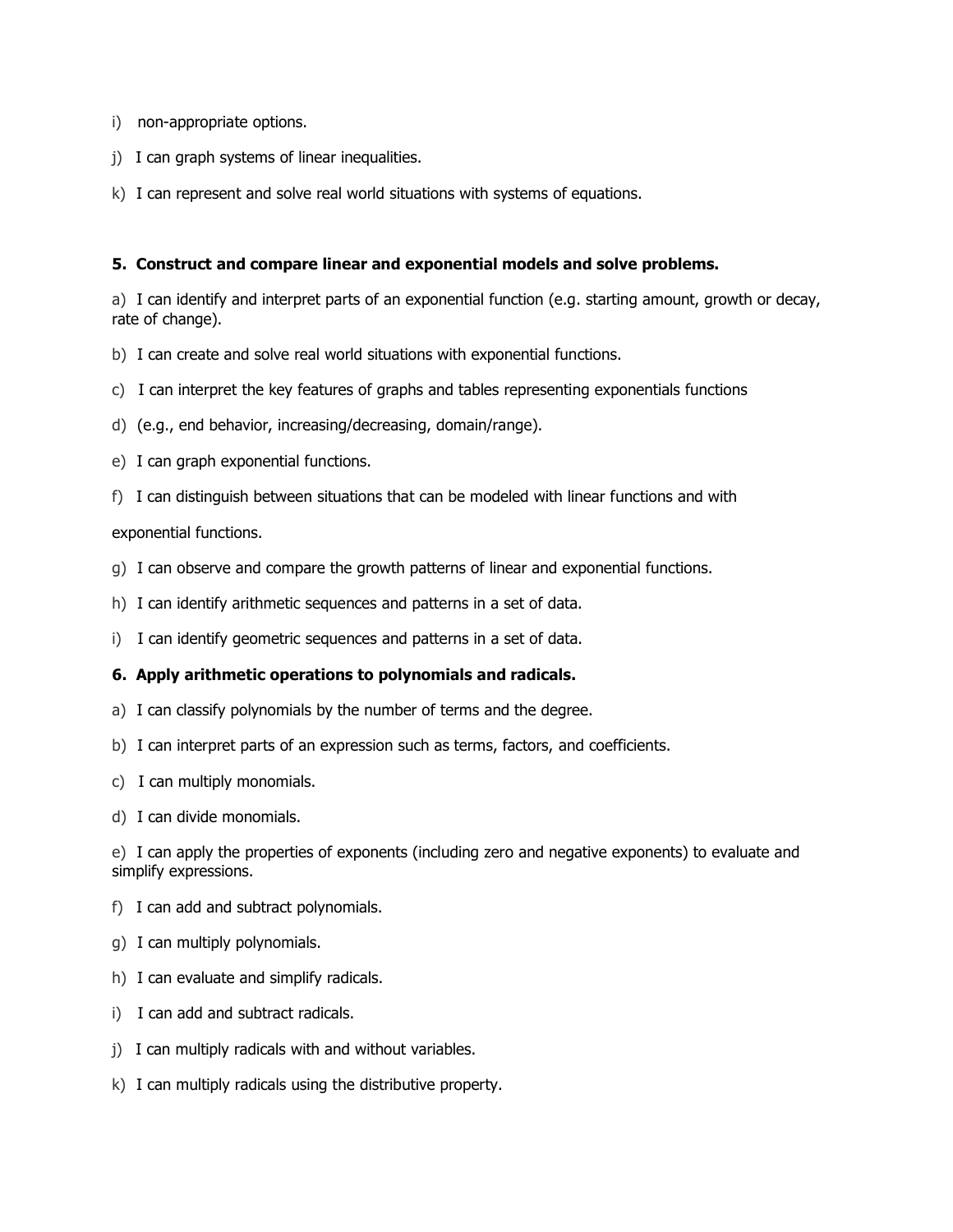l) I can simplify a fraction by rationalizing the denominator, including an irrational monomial denominator.

# **7. Create, graph, and solve quadratic equations.**

- a) I can factor using the greatest common factor method.
- b) I can factor using the grouping method.
- c) I can factor trinomials in standard form.
- d) I can factor using the difference of squares method.
- e) I can factor perfect square trinomials.
- f) I can solve quadratic equations in standard form by factoring.
- g) I can solve quadratic equations not in standard form by factoring.
- h) I can solve quadratic equations using the quadratic formula.
- i) I can solve quadratic equations by taking the square roots.
- j) I can solve quadratic equations by completing the square.
- k) I can determine and apply the most appropriate method to use to solve a quadratic equation.

l) I can identify key features of quadratics graphs and tables. (e.g., x-and y-intercepts, end behavior, increasing/decreasing, relative max/min, domain/range and axis of symmetry).

- m) I can find the x- and y-intercepts of a given quadratic equation.
- n) I can graph a quadratic equation from standard form.
- o) I can relate factors, solutions (roots), x-intercepts, and zeros of related quadratic functions.
- p) I can determine a quadratic equation when given its graph or roots.
- q) I can use quadratic functions to represent and solve real world problem situations.

## **8. Apply arithmetic operations to rational expressions.**

- a) I can evaluate and simplify rational expressions.
- b) I can identify excluded values for the domain of rational expressions.
- c) I can multiply rational expressions.
- d) I can divide rational expressions.
- e) I can add and subtract rational expressions with like denominators.